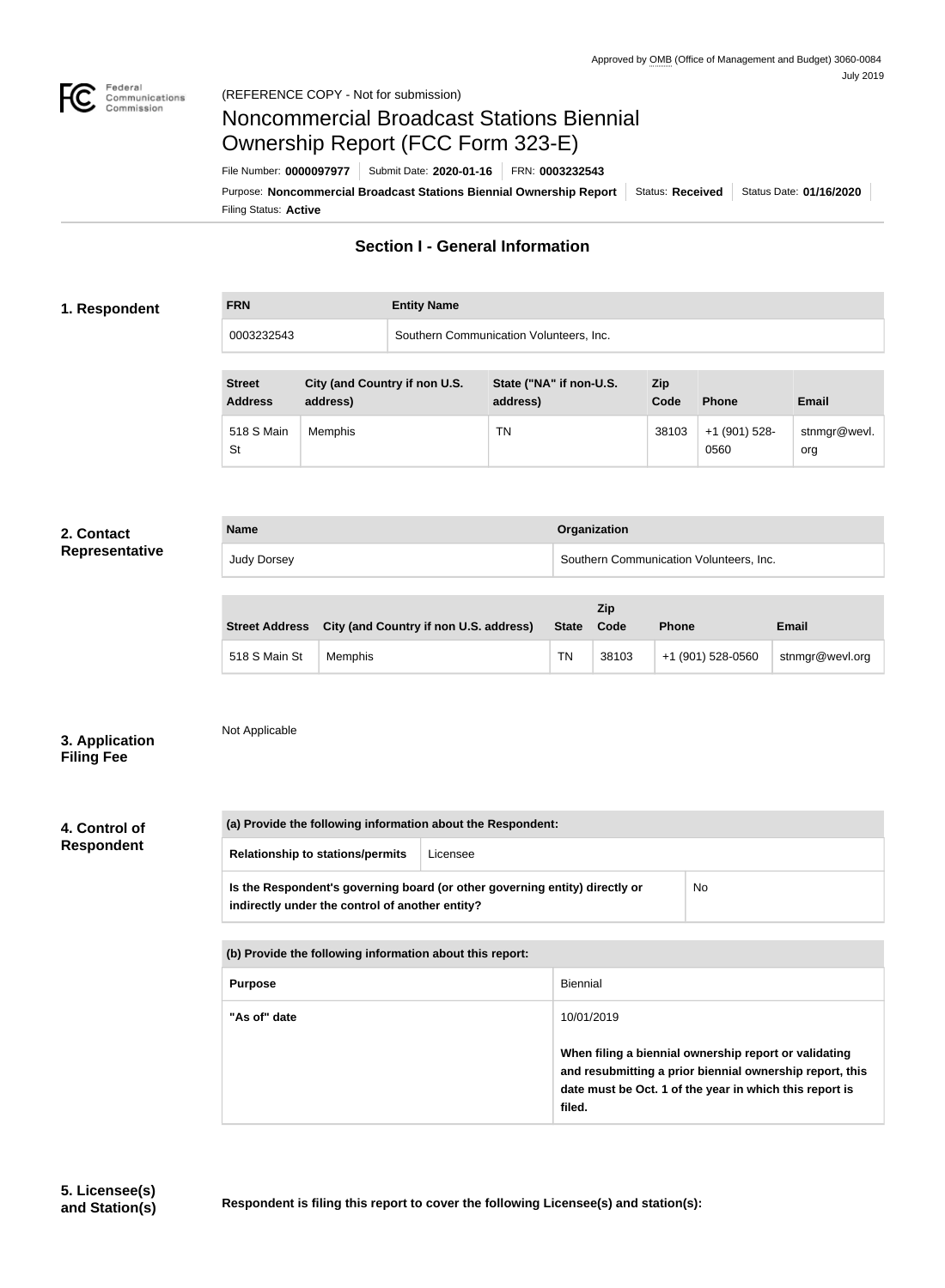| Licensee/Permittee Name<br><b>FRN</b>                 |                  |                |              |  |                |
|-------------------------------------------------------|------------------|----------------|--------------|--|----------------|
| Southern Communication Volunteers, Inc.<br>0003232543 |                  |                |              |  |                |
|                                                       |                  |                |              |  |                |
| Fac. ID No.                                           | <b>Call Sign</b> | <b>City</b>    | <b>State</b> |  | <b>Service</b> |
| 61272                                                 | <b>WEVL</b>      | <b>MEMPHIS</b> | TN           |  | FM             |

# **Section II – Biennial Ownership Information**

# **1. 47 C.F.R. Section 73.3613 Documents**

Licensee Respondents that hold authorizations for one or more full power television, AM, and/or FM stations should list all contracts and other instruments set forth in 47 C.F.R. Section 73.3613(a) through (c) for the facility or facilities listed on this report. If the agreement is a network affiliation agreement, check the appropriate box. Otherwise, select "Other." Non-Licensee Respondents should select "Not Applicable" in response to this question.

| Document Information                            |                                                           |  |
|-------------------------------------------------|-----------------------------------------------------------|--|
| Description of contract or instrument           | Articles of Incorporation                                 |  |
| Parties to contract or instrument               | State of Tennessee                                        |  |
| Date of execution                               | 01/1974                                                   |  |
| Date of expiration                              | No expiration date                                        |  |
| <b>Agreement type</b><br>(check all that apply) | Other<br><b>Agreement Type: Articles of Incorporation</b> |  |

| <b>Document Information</b>                     |                                         |  |
|-------------------------------------------------|-----------------------------------------|--|
| Description of contract or instrument           | <b>Bylaws</b>                           |  |
| Parties to contract or instrument               | Southern Communication Volunteers, Inc. |  |
| Date of execution                               | 10/2001                                 |  |
| Date of expiration                              | No expiration date                      |  |
| <b>Agreement type</b><br>(check all that apply) | Other<br><b>Agreement Type: Bylaws</b>  |  |

### **2. Ownership Interests**

**(a)** Ownership Interests. This Question requires Respondents to enter detailed information about ownership interests by generating a series of subforms. Answer each question on each subform. The first subform listing should be for the Respondent itself. If the Respondent is not a natural person, also list each of the officers, members of the governing board (or other governing entity), stockholders, and any other persons or entities with a direct attributable interest in the Respondent pursuant to the standards set forth in 47 C.F.R. Section 73.3555. (A "direct" interest is one that is not held through any intervening companies or entities.) List each interest holder with a direct attributable interest in the Respondent separately.

Leave the percentage of total assets (Equity Debt Plus) field blank for an interest holder unless that interest holder has an attributable interest in the Respondent solely on the basis of the Commission's Equity Debt Plus attribution standard, 47 C.F.R. Section 73.3555, Note 2(i).

In the case of vertical or indirect ownership structures, list only those interests in the Respondent that also represent an attributable interest in the Licensee(s) for which the report is being submitted.

Entities that are part of an organizational structure that includes holding companies or other forms of indirect ownership must file separate ownership reports. In such a structure do not report, or file a separate report for, any interest holder that does not have an attributable interest in the Licensee(s) for which the report is being submitted.

Please see the Instructions for further detail concerning interests that must be reported in response to this question.

The Respondent must provide an FCC Registration Number for each interest holder reported in response to this question. Please see the Instructions for detailed information and guidance concerning this requirement.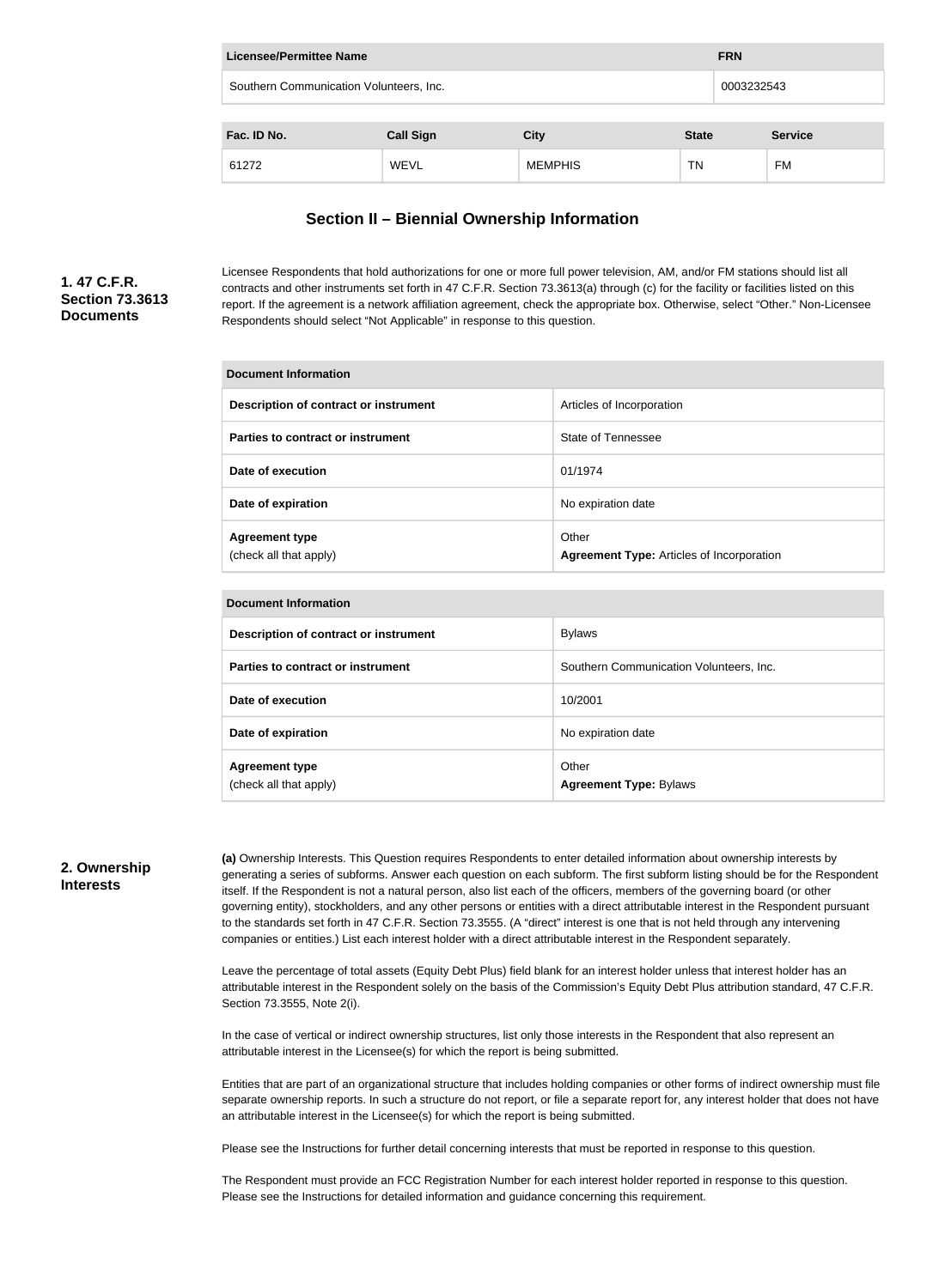| <b>Ownership Information</b>                                                                                                     |                                                         |                      |  |  |
|----------------------------------------------------------------------------------------------------------------------------------|---------------------------------------------------------|----------------------|--|--|
| <b>FRN</b>                                                                                                                       | 0003232543                                              |                      |  |  |
| <b>Entity Name</b>                                                                                                               | Southern Communication Volunteers, Inc.                 |                      |  |  |
| <b>Address</b>                                                                                                                   | PO Box                                                  |                      |  |  |
|                                                                                                                                  | <b>Street 1</b>                                         | 518 S Main St        |  |  |
|                                                                                                                                  | <b>Street 2</b>                                         |                      |  |  |
|                                                                                                                                  | <b>City</b>                                             | Memphis              |  |  |
|                                                                                                                                  | State ("NA" if non-U.S.<br>address)                     | <b>TN</b>            |  |  |
|                                                                                                                                  | <b>Zip/Postal Code</b>                                  | 38103                |  |  |
|                                                                                                                                  | Country (if non-U.S.<br>address)                        | <b>United States</b> |  |  |
| <b>Listing Type</b>                                                                                                              | Respondent                                              |                      |  |  |
| <b>Positional Interests</b><br>(check all that apply)                                                                            | Respondent                                              |                      |  |  |
| <b>Tribal Nation or Tribal</b><br><b>Entity</b>                                                                                  | Interest holder is not a Tribal nation or Tribal entity |                      |  |  |
| <b>Interest Percentages</b>                                                                                                      | Voting                                                  | 0.0%                 |  |  |
| (enter percentage values<br>from 0.0 to 100.0)                                                                                   | <b>Equity</b>                                           | 0.0%                 |  |  |
|                                                                                                                                  | <b>Total assets (Equity Debt</b><br>Plus)               | 0.0%                 |  |  |
| Does interest holder have an attributable interest in one or more broadcast stations<br>No<br>that do not appear on this report? |                                                         |                      |  |  |

| <b>FRN</b>                                            | 9990120605                                                     |                      |  |
|-------------------------------------------------------|----------------------------------------------------------------|----------------------|--|
| <b>Name</b>                                           | Steffen Schreiner                                              |                      |  |
| <b>Address</b>                                        | PO Box                                                         |                      |  |
|                                                       | <b>Street 1</b>                                                | 518 S Main St        |  |
|                                                       | <b>Street 2</b>                                                |                      |  |
|                                                       | <b>City</b>                                                    | Memphis              |  |
|                                                       | State ("NA" if non-U.S.<br>address)                            | <b>TN</b>            |  |
|                                                       | <b>Zip/Postal Code</b>                                         | 38103                |  |
|                                                       | Country (if non-U.S.<br>address)                               | <b>United States</b> |  |
| <b>Listing Type</b>                                   | Other Interest Holder                                          |                      |  |
| <b>Positional Interests</b><br>(check all that apply) | Officer, Member of Governing Board (or other governing entity) |                      |  |
| <b>Principal Profession or</b><br><b>Occupation</b>   | Attorney                                                       |                      |  |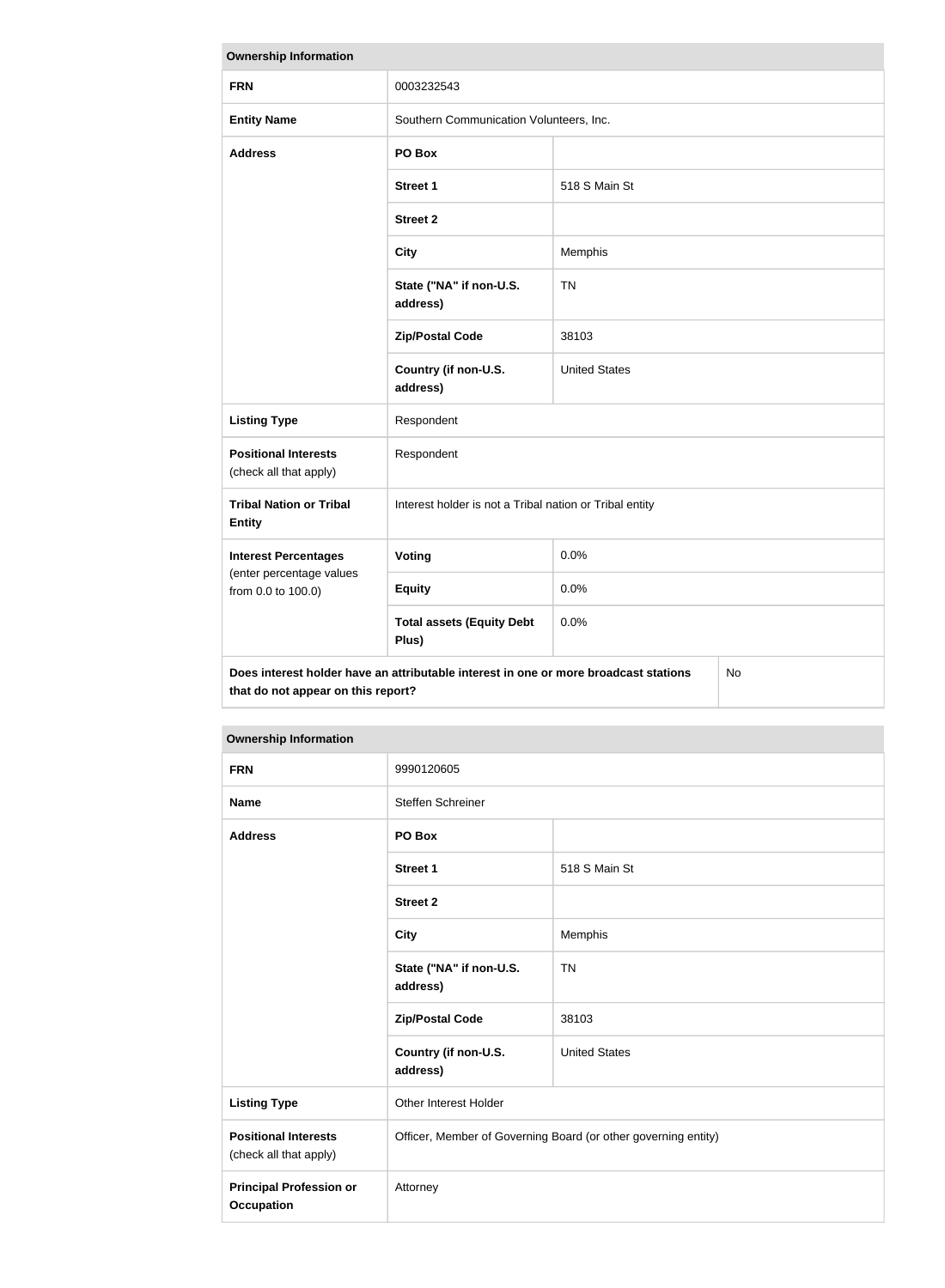| By Whom Appointed or<br><b>Elected</b>                                                                    | Board of Directors                        |                        |  |
|-----------------------------------------------------------------------------------------------------------|-------------------------------------------|------------------------|--|
| Citizenship, Gender,<br><b>Ethnicity, and Race</b><br><b>Information (Natural</b><br><b>Persons Only)</b> | <b>Citizenship</b>                        | <b>US</b>              |  |
|                                                                                                           | <b>Gender</b>                             | Male                   |  |
|                                                                                                           | <b>Ethnicity</b>                          | Not Hispanic or Latino |  |
|                                                                                                           | Race                                      | White                  |  |
| <b>Interest Percentages</b><br>(enter percentage values<br>from 0.0 to 100.0)                             | Voting                                    | 12.5%                  |  |
|                                                                                                           | <b>Equity</b>                             | 0.0%                   |  |
|                                                                                                           | <b>Total assets (Equity Debt</b><br>Plus) |                        |  |
| Does interest holder have an attributable interest in one or more broadcast stations<br>No                |                                           |                        |  |

| <b>Ownership Information</b>                                                      |                                                       |                        |  |
|-----------------------------------------------------------------------------------|-------------------------------------------------------|------------------------|--|
| <b>FRN</b>                                                                        | 9990120606                                            |                        |  |
| <b>Name</b>                                                                       | Hal Mabray                                            |                        |  |
| <b>Address</b>                                                                    | PO Box                                                |                        |  |
|                                                                                   | <b>Street 1</b>                                       | 518 S Main St          |  |
|                                                                                   | <b>Street 2</b>                                       |                        |  |
|                                                                                   | <b>City</b>                                           | Memphis                |  |
|                                                                                   | State ("NA" if non-U.S.<br>address)                   | <b>TN</b>              |  |
|                                                                                   | <b>Zip/Postal Code</b>                                | 38103                  |  |
|                                                                                   | Country (if non-U.S.<br>address)                      | <b>United States</b>   |  |
| <b>Listing Type</b>                                                               | Other Interest Holder                                 |                        |  |
| <b>Positional Interests</b><br>(check all that apply)                             | Member of Governing Board (or other governing entity) |                        |  |
| <b>Principal Profession or</b><br><b>Occupation</b>                               | <b>Bicycle Shops Owner</b>                            |                        |  |
| By Whom Appointed or<br><b>Elected</b>                                            | <b>Board of Directors</b>                             |                        |  |
| Citizenship, Gender,<br><b>Ethnicity, and Race</b><br><b>Information (Natural</b> | <b>Citizenship</b>                                    | US                     |  |
|                                                                                   | Gender                                                | Male                   |  |
| <b>Persons Only)</b>                                                              | <b>Ethnicity</b>                                      | Not Hispanic or Latino |  |
|                                                                                   | Race                                                  | White                  |  |
| <b>Interest Percentages</b>                                                       | Voting                                                | 12.5%                  |  |
| (enter percentage values<br>from 0.0 to 100.0)                                    | <b>Equity</b>                                         | 0.0%                   |  |
|                                                                                   | <b>Total assets (Equity Debt</b><br>Plus)             |                        |  |

**that do not appear on this report?**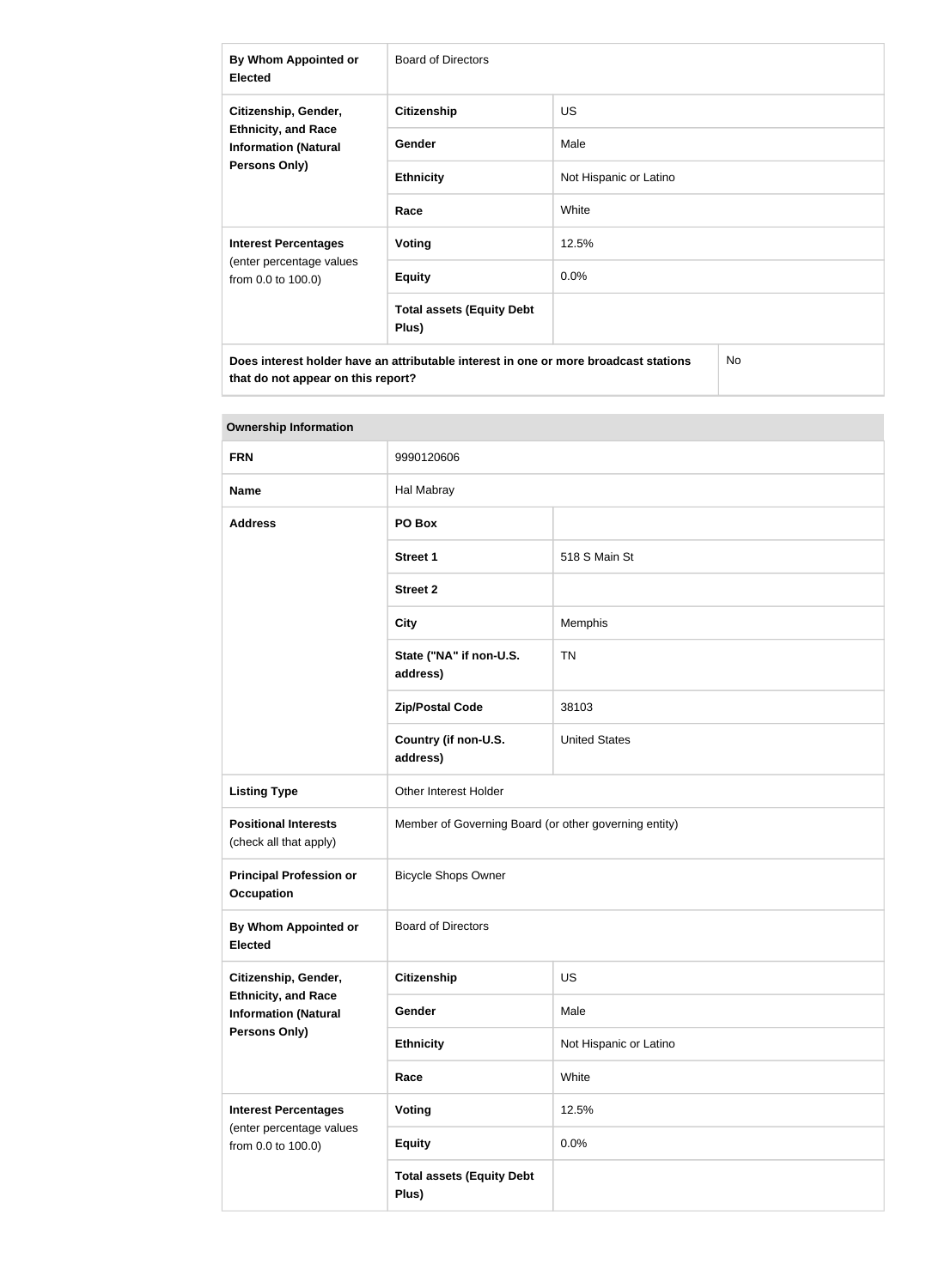**Does interest holder have an attributable interest in one or more broadcast stations that do not appear on this report?**

No

| <b>Ownership Information</b>                              |                                                                                      |                        |  |
|-----------------------------------------------------------|--------------------------------------------------------------------------------------|------------------------|--|
| <b>FRN</b>                                                | 9990120609                                                                           |                        |  |
| <b>Name</b>                                               | Joyce Cobb                                                                           |                        |  |
| <b>Address</b>                                            | PO Box                                                                               |                        |  |
|                                                           | <b>Street 1</b>                                                                      | 518 S Main St          |  |
|                                                           | <b>Street 2</b>                                                                      |                        |  |
|                                                           | <b>City</b>                                                                          | Memphis                |  |
|                                                           | State ("NA" if non-U.S.<br>address)                                                  | <b>TN</b>              |  |
|                                                           | <b>Zip/Postal Code</b>                                                               | 38103                  |  |
|                                                           | Country (if non-U.S.<br>address)                                                     | <b>United States</b>   |  |
| <b>Listing Type</b>                                       | Other Interest Holder                                                                |                        |  |
| <b>Positional Interests</b><br>(check all that apply)     | Member of Governing Board (or other governing entity)                                |                        |  |
| <b>Principal Profession or</b><br><b>Occupation</b>       | College Instructor and Entertainer                                                   |                        |  |
| <b>By Whom Appointed or</b><br>Elected                    | <b>Board of Directors</b>                                                            |                        |  |
| Citizenship, Gender,                                      | Citizenship<br>US                                                                    |                        |  |
| <b>Ethnicity, and Race</b><br><b>Information (Natural</b> | Gender                                                                               | Female                 |  |
| <b>Persons Only)</b>                                      | <b>Ethnicity</b>                                                                     | Not Hispanic or Latino |  |
|                                                           | Black or African American, White<br>Race                                             |                        |  |
| <b>Interest Percentages</b>                               | <b>Voting</b>                                                                        | 12.5%                  |  |
| (enter percentage values<br>from 0.0 to 100.0)            | <b>Equity</b>                                                                        | 0.0%                   |  |
|                                                           | <b>Total assets (Equity Debt</b><br>Plus)                                            |                        |  |
| that do not appear on this report?                        | Does interest holder have an attributable interest in one or more broadcast stations | No                     |  |

#### **Ownership Information**

| <b>FRN</b>     | 9990120611         |               |
|----------------|--------------------|---------------|
| Name           | <b>Brian Craig</b> |               |
| <b>Address</b> | PO Box             |               |
|                | <b>Street 1</b>    | 518 S Main St |
|                | <b>Street 2</b>    |               |
|                | <b>City</b>        | Memphis       |
|                |                    |               |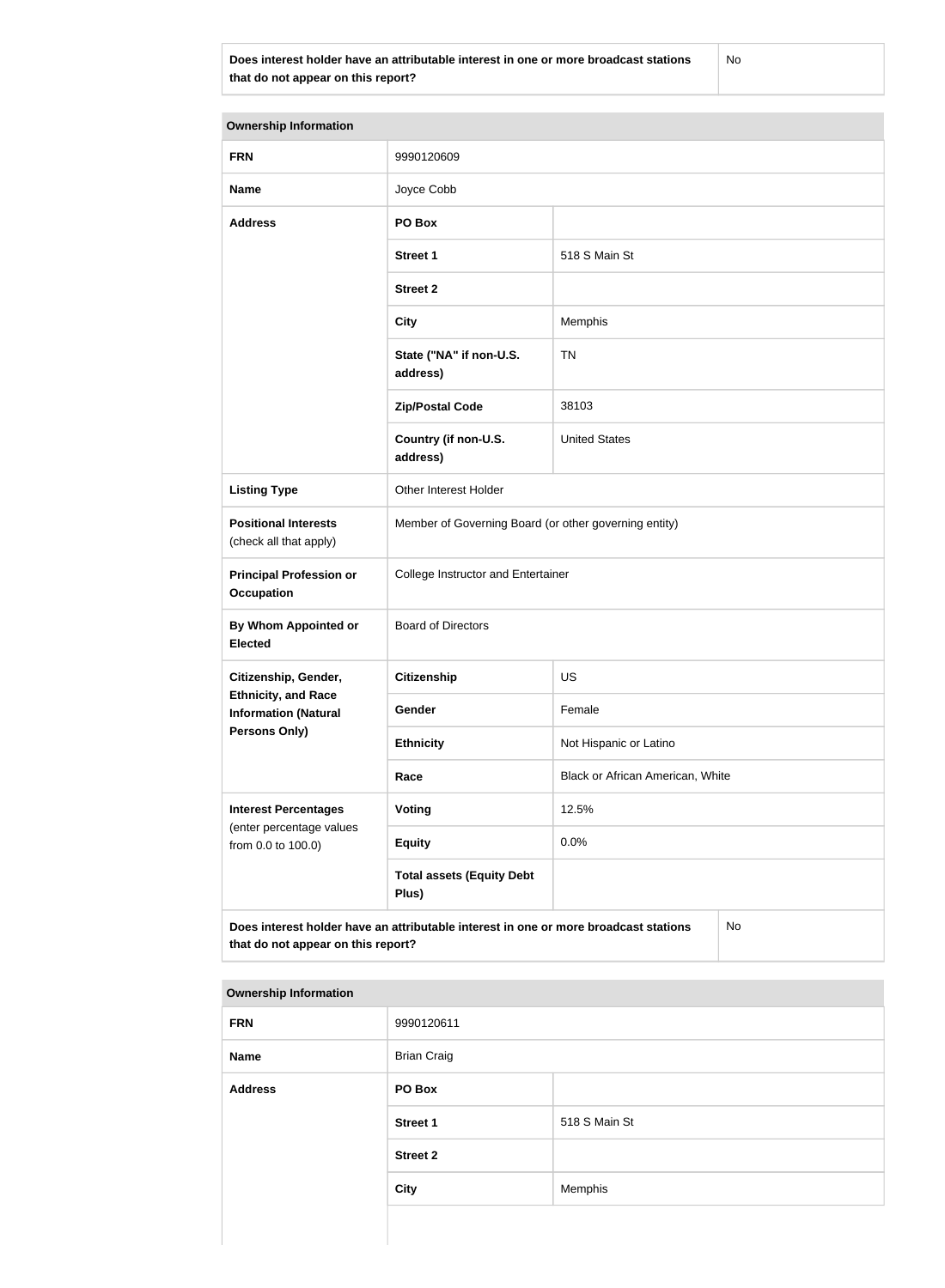|                                                           | State ("NA" if non-U.S.<br>address)                                                  | <b>TN</b>              |  |
|-----------------------------------------------------------|--------------------------------------------------------------------------------------|------------------------|--|
|                                                           | <b>Zip/Postal Code</b>                                                               | 38103                  |  |
|                                                           | Country (if non-U.S.<br>address)                                                     | <b>United States</b>   |  |
| <b>Listing Type</b>                                       | Other Interest Holder                                                                |                        |  |
| <b>Positional Interests</b><br>(check all that apply)     | Officer, Member of Governing Board (or other governing entity)                       |                        |  |
| <b>Principal Profession or</b><br><b>Occupation</b>       | <b>WEVL Program Director</b>                                                         |                        |  |
| By Whom Appointed or<br><b>Elected</b>                    | <b>Board of Directors</b>                                                            |                        |  |
| Citizenship, Gender,                                      | <b>Citizenship</b>                                                                   | <b>US</b>              |  |
| <b>Ethnicity, and Race</b><br><b>Information (Natural</b> | Gender                                                                               | Male                   |  |
| <b>Persons Only)</b>                                      | <b>Ethnicity</b>                                                                     | Not Hispanic or Latino |  |
|                                                           | Race                                                                                 | White                  |  |
| <b>Interest Percentages</b>                               | Voting                                                                               | 12.5%                  |  |
| (enter percentage values<br>from 0.0 to 100.0)            | <b>Equity</b>                                                                        | 0.0%                   |  |
|                                                           | <b>Total assets (Equity Debt</b><br>Plus)                                            |                        |  |
| that do not appear on this report?                        | Does interest holder have an attributable interest in one or more broadcast stations | No.                    |  |

**Ownership Information FRN** 9990120612 **Name** Kelly Kraisinger **Address PO Box Street 1** 518 S Main St **Street 2 City** Memphis **State ("NA" if non-U.S. address)** TN **Zip/Postal Code** 38103 **Country (if non-U.S. address)** United States **Listing Type Communist Communist Property** Other Interest Holder **Positional Interests** (check all that apply) Member of Governing Board (or other governing entity) **Principal Profession or Occupation** Digital Marketing Specialist **By Whom Appointed or Elected** Membership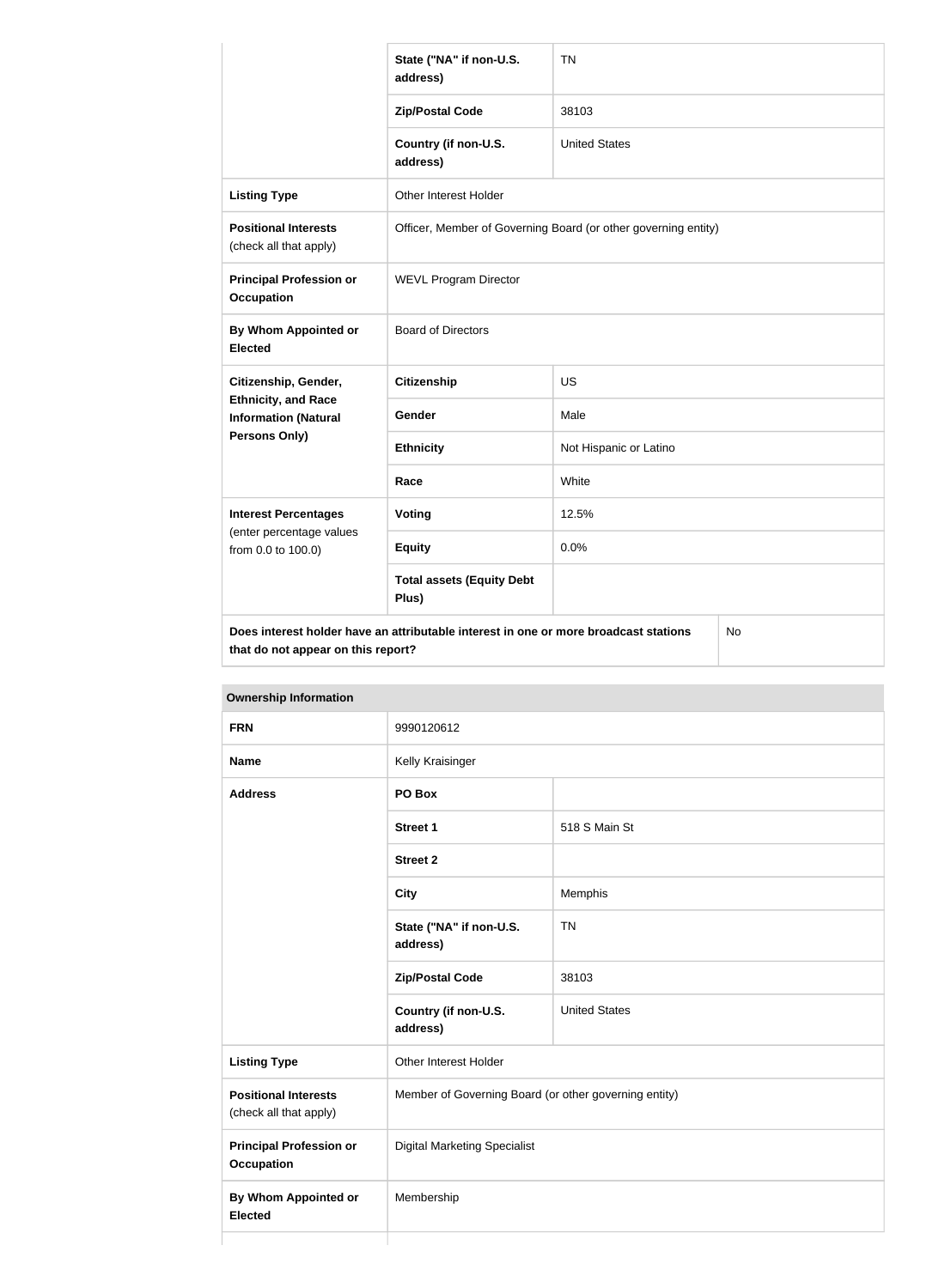| Citizenship, Gender,<br><b>Ethnicity, and Race</b><br><b>Information (Natural</b><br><b>Persons Only)</b> | <b>Citizenship</b>                        | <b>US</b>              |     |  |
|-----------------------------------------------------------------------------------------------------------|-------------------------------------------|------------------------|-----|--|
|                                                                                                           | Gender                                    | Female                 |     |  |
|                                                                                                           | <b>Ethnicity</b>                          | Not Hispanic or Latino |     |  |
|                                                                                                           | Race                                      | White                  |     |  |
| <b>Interest Percentages</b><br>(enter percentage values<br>from 0.0 to 100.0)                             | <b>Voting</b>                             | 12.5%                  |     |  |
|                                                                                                           | <b>Equity</b>                             | $0.0\%$                |     |  |
|                                                                                                           | <b>Total assets (Equity Debt</b><br>Plus) |                        |     |  |
| Does interest holder have an attributable interest in one or more broadcast stations                      |                                           |                        | No. |  |

# **Ownership Information**

**that do not appear on this report?**

| <b>FRN</b>                                                | 9990139371                                                                           |                                  |    |
|-----------------------------------------------------------|--------------------------------------------------------------------------------------|----------------------------------|----|
| <b>Name</b>                                               | <b>Bryson Whitney</b>                                                                |                                  |    |
| <b>Address</b>                                            | PO Box                                                                               |                                  |    |
|                                                           | <b>Street 1</b>                                                                      | 518 S Main St                    |    |
|                                                           | <b>Street 2</b>                                                                      |                                  |    |
|                                                           | <b>City</b>                                                                          | Memphis                          |    |
|                                                           | State ("NA" if non-U.S.<br>address)                                                  | <b>TN</b>                        |    |
|                                                           | <b>Zip/Postal Code</b>                                                               | 38103                            |    |
|                                                           | Country (if non-U.S.<br>address)                                                     | <b>United States</b>             |    |
| <b>Listing Type</b>                                       | Other Interest Holder                                                                |                                  |    |
| <b>Positional Interests</b><br>(check all that apply)     | Member of Governing Board (or other governing entity)                                |                                  |    |
| <b>Principal Profession or</b><br><b>Occupation</b>       | Attorney                                                                             |                                  |    |
| <b>By Whom Appointed or</b><br><b>Elected</b>             | Membership                                                                           |                                  |    |
| Citizenship, Gender,                                      | <b>Citizenship</b><br><b>US</b>                                                      |                                  |    |
| <b>Ethnicity, and Race</b><br><b>Information (Natural</b> | Gender                                                                               | Male                             |    |
| <b>Persons Only)</b>                                      | <b>Ethnicity</b>                                                                     | Not Hispanic or Latino           |    |
|                                                           | Race                                                                                 | <b>Black or African American</b> |    |
| <b>Interest Percentages</b>                               | <b>Voting</b>                                                                        | 12.5%                            |    |
| (enter percentage values<br>from 0.0 to 100.0)            | <b>Equity</b>                                                                        | 0.0%                             |    |
|                                                           | <b>Total assets (Equity Debt</b><br>Plus)                                            |                                  |    |
| that do not appear on this report?                        | Does interest holder have an attributable interest in one or more broadcast stations |                                  | No |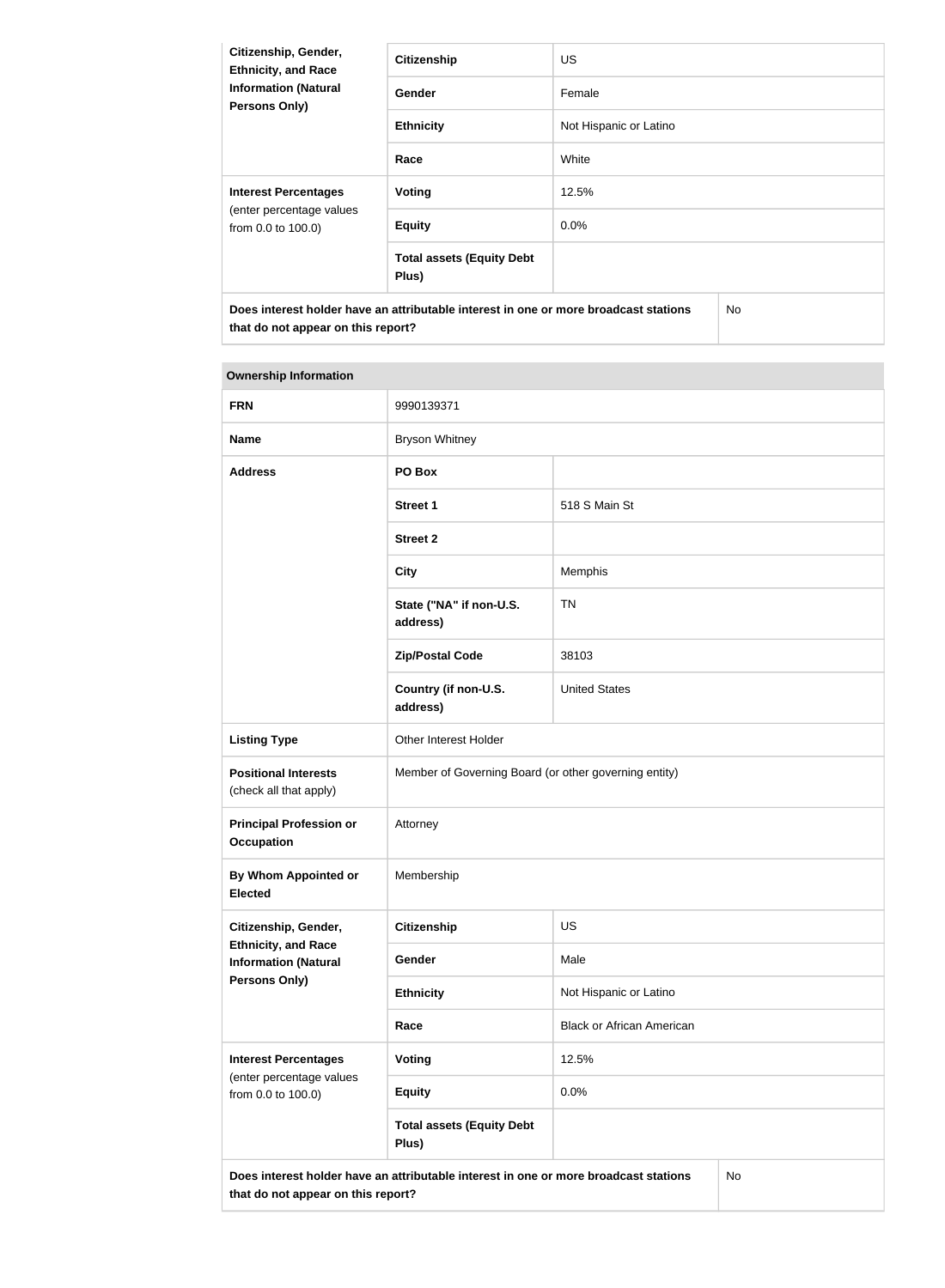| <b>Ownership Information</b>                                                                                                            |                                                       |                        |  |
|-----------------------------------------------------------------------------------------------------------------------------------------|-------------------------------------------------------|------------------------|--|
| <b>FRN</b>                                                                                                                              | 9990139372                                            |                        |  |
| <b>Name</b>                                                                                                                             | Kenneth Ward                                          |                        |  |
| <b>Address</b>                                                                                                                          | PO Box                                                |                        |  |
|                                                                                                                                         | <b>Street 1</b>                                       | 518 S Main St          |  |
|                                                                                                                                         | <b>Street 2</b>                                       |                        |  |
|                                                                                                                                         | <b>City</b>                                           | Memphis                |  |
|                                                                                                                                         | State ("NA" if non-U.S.<br>address)                   | <b>TN</b>              |  |
|                                                                                                                                         | <b>Zip/Postal Code</b>                                | 38103                  |  |
|                                                                                                                                         | Country (if non-U.S.<br>address)                      | <b>United States</b>   |  |
| <b>Listing Type</b>                                                                                                                     | Other Interest Holder                                 |                        |  |
| <b>Positional Interests</b><br>(check all that apply)                                                                                   | Member of Governing Board (or other governing entity) |                        |  |
| <b>Principal Profession or</b><br><b>Occupation</b>                                                                                     | Professor, University of Memphis                      |                        |  |
| <b>By Whom Appointed or</b><br><b>Elected</b>                                                                                           | <b>Board of Directors</b>                             |                        |  |
| Citizenship, Gender,                                                                                                                    | <b>Citizenship</b>                                    | <b>US</b>              |  |
| <b>Ethnicity, and Race</b><br><b>Information (Natural</b>                                                                               | <b>Gender</b>                                         | Male                   |  |
| Persons Only)                                                                                                                           | <b>Ethnicity</b>                                      | Not Hispanic or Latino |  |
|                                                                                                                                         | Race                                                  | White                  |  |
| <b>Interest Percentages</b>                                                                                                             | Voting                                                | 12.5%                  |  |
| (enter percentage values<br>from 0.0 to 100.0)                                                                                          | <b>Equity</b>                                         | 0.0%                   |  |
|                                                                                                                                         | <b>Total assets (Equity Debt</b><br>Plus)             |                        |  |
| Does interest holder have an attributable interest in one or more broadcast stations<br><b>No</b><br>that do not appear on this report? |                                                       |                        |  |

| <b>FRN</b>     | 9990139373                          |               |  |
|----------------|-------------------------------------|---------------|--|
| <b>Name</b>    | <b>Ted Cashion</b>                  |               |  |
| <b>Address</b> | PO Box                              |               |  |
|                | <b>Street 1</b>                     | 518 S Main St |  |
|                | <b>Street 2</b>                     |               |  |
|                | <b>City</b>                         | Memphis       |  |
|                | State ("NA" if non-U.S.<br>address) | <b>TN</b>     |  |
|                | <b>Zip/Postal Code</b>              | 38103         |  |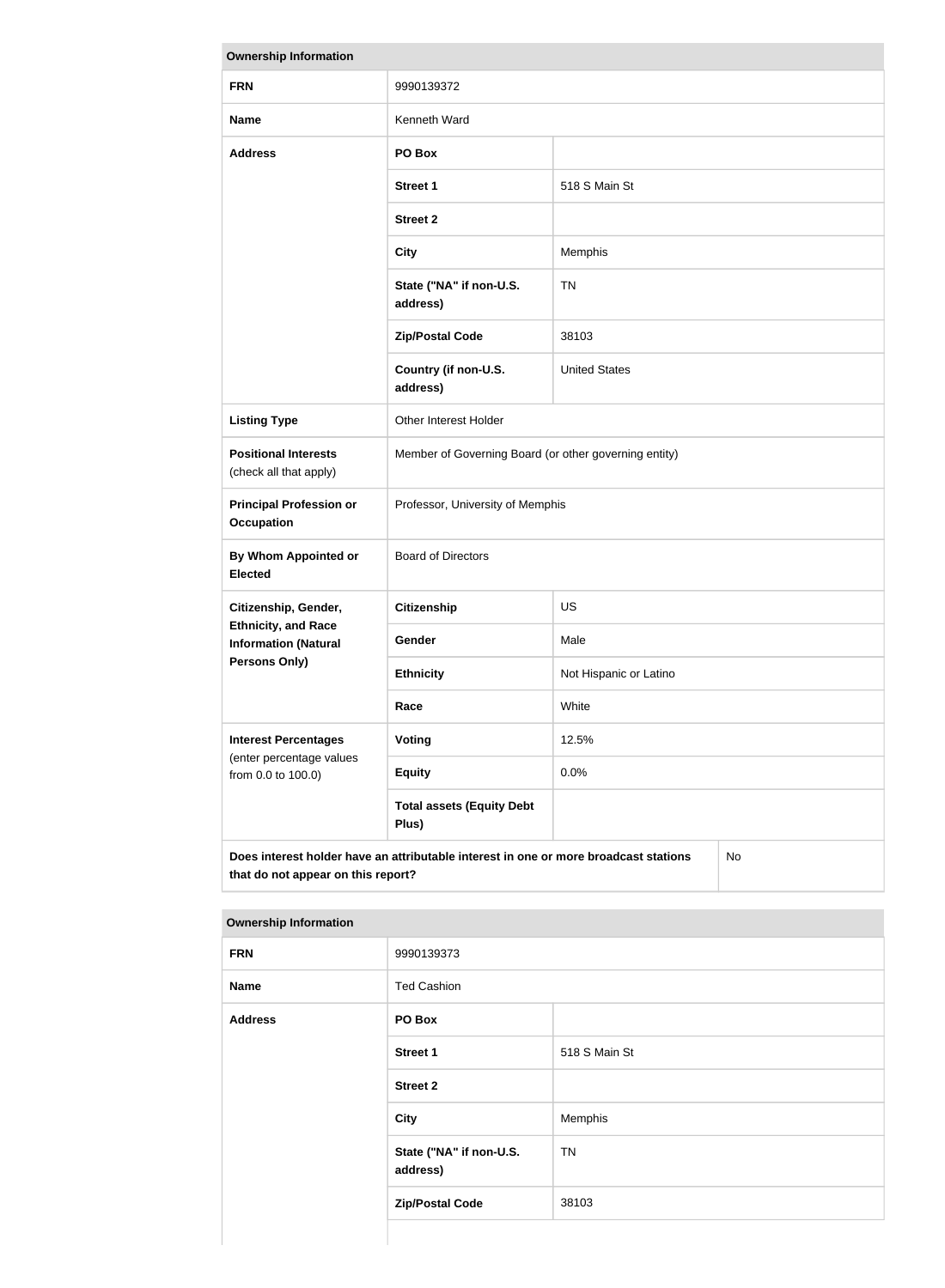|                                                       |                                                                                                               | Country (if non-U.S.<br>address)                                                                                                                                                                                                                                                                                                                                                                        | <b>United States</b>   |           |
|-------------------------------------------------------|---------------------------------------------------------------------------------------------------------------|---------------------------------------------------------------------------------------------------------------------------------------------------------------------------------------------------------------------------------------------------------------------------------------------------------------------------------------------------------------------------------------------------------|------------------------|-----------|
|                                                       | <b>Listing Type</b>                                                                                           | Other Interest Holder                                                                                                                                                                                                                                                                                                                                                                                   |                        |           |
|                                                       | <b>Positional Interests</b><br>(check all that apply)                                                         | Member of Governing Board (or other governing entity)                                                                                                                                                                                                                                                                                                                                                   |                        |           |
|                                                       | <b>Principal Profession or</b><br><b>Occupation</b>                                                           | <b>Financial Advisor</b>                                                                                                                                                                                                                                                                                                                                                                                |                        |           |
|                                                       | <b>By Whom Appointed or</b><br><b>Elected</b>                                                                 | <b>Board of Directors</b>                                                                                                                                                                                                                                                                                                                                                                               |                        |           |
|                                                       | Citizenship, Gender,                                                                                          | <b>Citizenship</b>                                                                                                                                                                                                                                                                                                                                                                                      | <b>US</b>              |           |
|                                                       | <b>Ethnicity, and Race</b><br><b>Information (Natural</b>                                                     | Gender                                                                                                                                                                                                                                                                                                                                                                                                  | Male                   |           |
|                                                       | Persons Only)                                                                                                 | <b>Ethnicity</b>                                                                                                                                                                                                                                                                                                                                                                                        | Not Hispanic or Latino |           |
|                                                       |                                                                                                               | Race                                                                                                                                                                                                                                                                                                                                                                                                    | White                  |           |
|                                                       | <b>Interest Percentages</b>                                                                                   | <b>Voting</b>                                                                                                                                                                                                                                                                                                                                                                                           | 12.5%                  |           |
|                                                       | (enter percentage values<br>from 0.0 to 100.0)                                                                | <b>Equity</b>                                                                                                                                                                                                                                                                                                                                                                                           | 0.0%                   |           |
|                                                       |                                                                                                               | <b>Total assets (Equity Debt</b><br>Plus)                                                                                                                                                                                                                                                                                                                                                               |                        |           |
|                                                       | that do not appear on this report?                                                                            | Does interest holder have an attributable interest in one or more broadcast stations                                                                                                                                                                                                                                                                                                                    |                        | No        |
|                                                       | interests, not reported in this filing are non-attributable.<br>If "No," submit as an exhibit an explanation. | (b) Respondent certifies that any interests, including equity, financial, or voting                                                                                                                                                                                                                                                                                                                     |                        | Yes       |
|                                                       |                                                                                                               |                                                                                                                                                                                                                                                                                                                                                                                                         |                        |           |
|                                                       | duties wholly unrelated to the Licensee(s)?                                                                   | (c) Is Respondent seeking an attribution exemption for any officer or director with                                                                                                                                                                                                                                                                                                                     |                        | <b>No</b> |
|                                                       | attributed an interest.                                                                                       | If "Yes," complete the information in the required fields and submit an Exhibit fully describing<br>that individual's duties and responsibilities, and explaining why that individual should not be                                                                                                                                                                                                     |                        |           |
| 3. Organizational<br><b>Chart (Licensees</b><br>Only) |                                                                                                               | Attach a flowchart or similar document showing the Licensee's vertical ownership structure including the Licensee and all<br>entities that have attributable interests in the Licensee. Licensees with a single parent entity may provide a brief explanatory<br>textual Exhibit in lieu of a flowchart or similar document. Licensees without parent entities should so indicate in a textual Exhibit. |                        |           |
|                                                       | Non-Licensee Respondents should select "N/A" in response to this question.                                    |                                                                                                                                                                                                                                                                                                                                                                                                         |                        |           |
|                                                       | Licensee does not have a parent entity.                                                                       |                                                                                                                                                                                                                                                                                                                                                                                                         |                        |           |
|                                                       |                                                                                                               | <b>Section III - Certification</b>                                                                                                                                                                                                                                                                                                                                                                      |                        |           |
| <b>Certification</b>                                  | <b>Section</b>                                                                                                | <b>Question</b>                                                                                                                                                                                                                                                                                                                                                                                         | <b>Response</b>        |           |